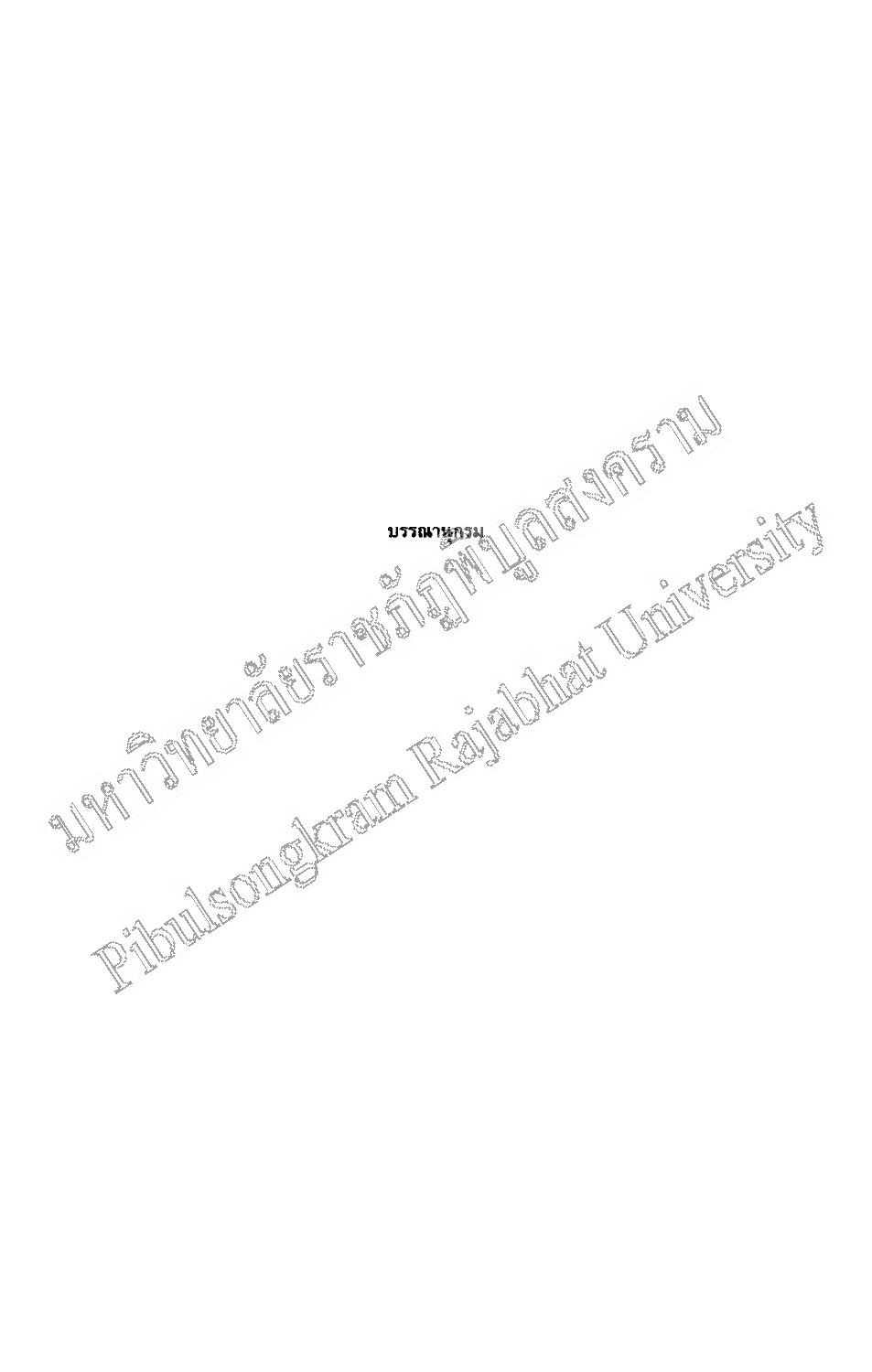## บรรณานุกรม

กิติพันธ์ รุจิรกุล. (2529)**. พฤติกรรมผู้นำท**างการศึกษา. กรุงเทพฯ : โอเดียนสโตว์. เกรียงศักดิ์ เลาหะวัฒน์ (2537). การศึกษาความสัมพันธ์ระหว่างพฤติกรรมผู้นำของ ผู้บริหารโรงเรียนกับบรรยากาศองค์การโรงเรียนประถมศึกษา สังกัดสำนักงาน การประถมศึกษาจังหวัดชุมพร. วิทยานิพนธ์ปริญญามหาบัณฑิต ภาควิชา การบริหารการศึกษา บัณฑิตวิทยาลัย มหาวิทยาลัยศรีนครินทรวิโรฒภาคใต้. จรรยงค์ งามญาติ. (2519). **ความสัมพันธ์ระหว่างลักษณะผู้นำของอาจารย์ใหญ่กับ บรรยากาศองค์การของโรงเรียนมัธยมศึกษาในกรุงเทพมหานคร**. วิทยานิพนธ์ ปริญญามหาบัณฑิต ภาควิชาการบริหารการศึกษา บัณฑิตวิทยาลัย มหาวิทิยาลัย ศรีนครินทรวิโรฒ ประสานมิตร. จำนง สมประสงค์. (2524). ก**ารบริหารการศึกษ**า. กรุงเทพฯ : รุ่งเรืองการพิมพ์. ชุมพล ปาละกวงศ์ ณ อยุชยา. (2527). บรรยากาศองค์การโรงเรียนและพฤติกรรมผู้นำ ของครูใหญ่โรงเรียนมัธยมศึกษา สังกัดกรุงสามัญศึกษา เขตการศึกษา 12. วิทยานิพนธ์ปริญญามหาบัญชิต ภาชวิชาที่งานชิงชากรศึกษา บัณฑิตวิทยาลัยธ มหาวิทยาลัยศรีนครินทรวิโรศ: บางแสน. ณรงค์ จันทชุม (2531). การศึกษาดิจามตัมพันธ์ระหว่างแบบผู้นำของผู้บริหาจอนิยความ ทึ่งพอใจในการที่งงานของครูโรงเรียนมัธยมศึกษา เหตุการศึกษา 10. วิทยานิชนธ์บริญญามหาบัณฑิต ภาควิชาการษรหาวิทารธิ์หษา บัณฑิตวิทยาลัย มพิววิทยาลัยศรีนครินวิโรฒ มหาสารคาม... ( ถลัด เกื้อคูลวงศ์ (2530). การบริหารการศึกษาสมัยใหม่. กรุงเทพฯ : วัฒนาพาณิช. ส์อิงศรีสำภู ณ อยุธยา. (2526). บรรยาสงคองที่คาร. วารสา**รวิชาการ สภาอาจารย์สถาบัน** บัณฑิตพัฒนาบริหารศาสตร์ ปีที่ 1 ฉบับที่ 1. ทองอินทร์ วงศ์โสธร. (2523) นิวาระผู้นำ". แอกสารการสอนชุดวิชาหลักและระบบการบริหาร การศึกษาได้มีที่2 มหาวิทยาลัยสุโขทัยธรรมาธิราช. กรุงเทพฯ : อมรินทร์การพิมพ์. ทำนอง ช่อชิ (2537) การศึกษาบรรยากาศองค์การของโรงเรียนมัธยมศึกษา สังกัดกรมสามัญ <sub>เ</sub>สิกษา จังหวั**ดสงขลา.** วิทยานิพนธ์ปริญญามหาบัณฑิต ภาควิชาการบริหารการศึกษา บัณฑิตวิทยาลัย มหาวิทยาลัยศรีนครินวิโรฒ ภาคใต้. .<br>ชิวชัย สันติวงศ์. (2523). **องค์การและการบริหาร. พิมพ์กรั้ง**ที่ 4. กรุงเทพฯ : ไทยวัฒนาพาณิช. ธรรมรส โชติกุญชร. (2528). "ภาวะผู้นำกับการพัฒนาบุคลิกภาพ". เอกสารการสอนชุดวิชา ้ฝึกอบรมผู้บริหารสถานศึกษาระดับประถมศึกษา มหาวิทยาลัยสุโขทัยธรรมาธิราช.

กรุงเทพฯ : รุ่งศิลป์การพิมพ์.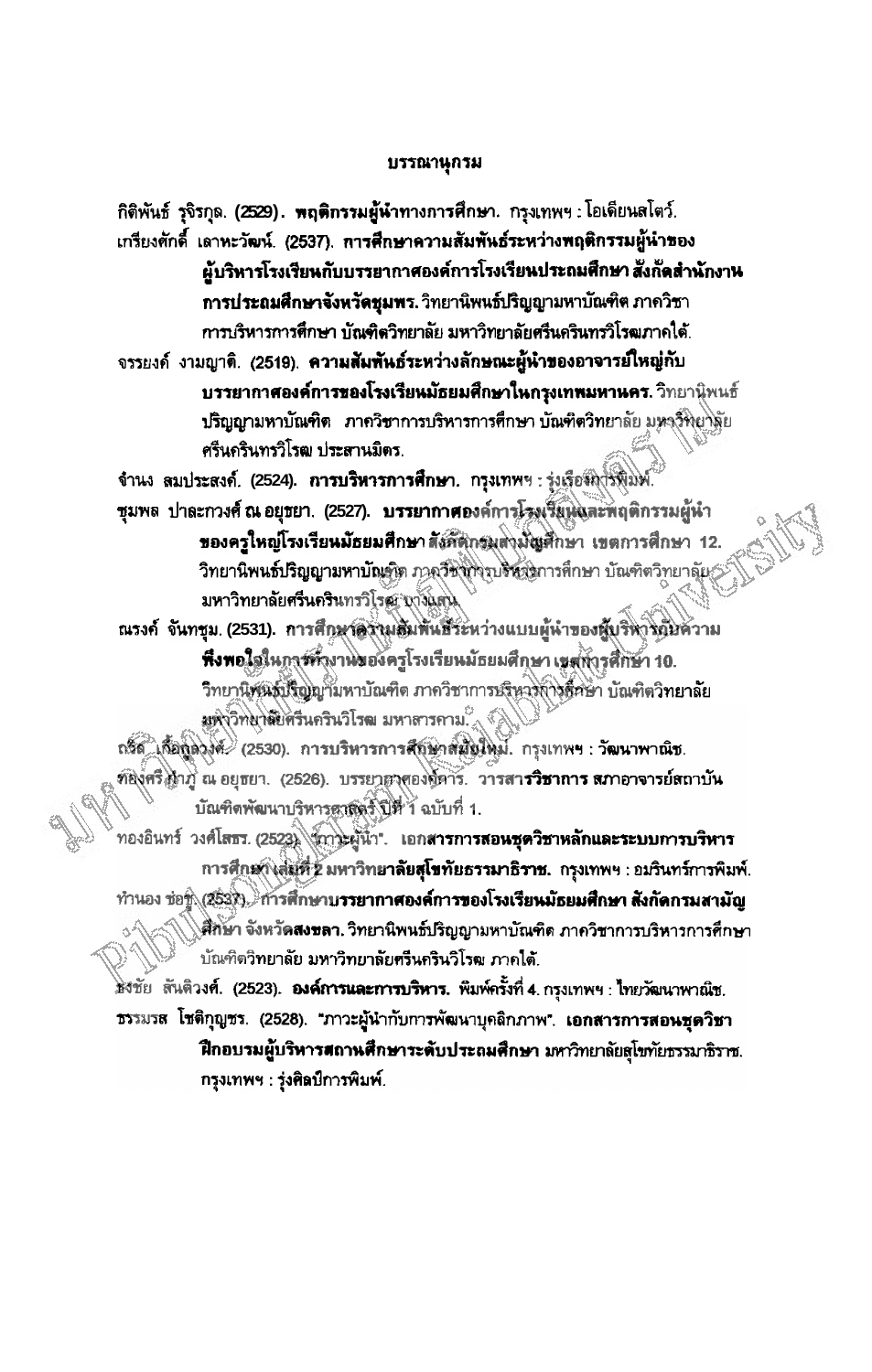ช้ารงศักดิ์ เจริญสุข. (2525). บรรยากาศองค์การของโรงเรียนประถมศึกษา เขตการศึกษา 6. วิทยานิพนธ์ปริญญามหาบัณฑิต ภาควิชาบริหารการศึกษา บัณฑิตวิทยาลัย จพาลงกรณ์มหาวิทยาลัย.

ธีระ รุญเจริญ. (2511). **ระบบพฤติกรรมในการบริหารของสถานผึกหัดค<u>ร</u>. กรุ**งเทพฯ : วิทยานิพนธ์ปริญญามหาบัณฑิต ภาควิชาบริหารการศึกษา บัณฑิตวิทยาลัย จุฬาลงกรณ์มหาวิทยาลัย.

นพพงษ์ บุญจิตราดุลย์. (2522). **หลักการบริหารการศึกษา.** พิมพ์ครั้งที่ 3. กรุงเทพฯ : อนงค์ศิลป์การพิมพ์.

นาค เกินชัย. (2531). **ความสัมพันธ์ระหว่างแบบผู้นำของผู้อำนวยการกับบรร**ยากาศ องค์การวิทยาลัยพลศึกษา. วิทยานิพนธ์ปริญญามหาบัณฑิต ภาควิชากังรับริหาร การศึกษา บัณฑิตวิทยาลัย มหาวิทยาลัยศรีนครินทรวิโรฒ มหาสูงสุดาม.

นิพนธ์ ศศิธร. (2520). การจัดระเบียบองค์การ. กรุงเทพฯ : โรงพิมพ์ประชานมิตร.

นิโรธ งะสมัน. (2527). กา**รศึกษาพฤติกรรมผู้นำขอ**งผู้บริหารโร้งเรียนตามความต้องการ ของครูในโรงเรียนมัธยมศึกษา สังทัตถุรมสามัญศึกษา เขตการศึกษา 2. วิทยานิพนธ์ปริญญามหาบัญชีด อาจุวิชากิจบริหันภารศึกษา บัณฑิตวิทยาลัย( มหาวิทยาลัยศรีนครินทรวิโรณ สิงขลว

บรรพด วีระสัย. (2528) "ปัจจัยเกี่ยวกับกลาเป็นผู้นำ". เอกสารการสอน์ชุดวิชาหัสแนศึกษา มหาวิทยาลัยสุโขทัยธรรมาธิราช. กรุงเทพฯ : บุริษัทฮรุสิงาชนจำกัด.

บุญลิทธิ์ บัวบาน (2526) ความสัมพันธ์ระหว่างพฤติกรรมผู้ทำของหัวหน้าภาควิชากับ ยิ่งระบิกาศองค์การของภาควิชา ของมหาวิทยาลัยสงขลานครินทร์.

า<br>จิทยานิพนธ์ปริญญามหาบัณฑิต กาควิชาบริหารการศึกษา **บัณฑิตวิทยาลัย**<br>จุพาลงกรณ์มหาวิทยาลัย จุฬาลงกรณ์มหาวิทยาลัย

ประกอง กรรณสูตร. (2538). สถิติสุกุลศรัประยุกต์**สำหรับครู. กรุงเทพฯ : ไทยวัฒนาพาณิช.** ์<br>ประชุม รอดประเสริฐ. (2526) - ผู้นำและพฤ**ติกรรมการบริหารงาน.** กรุงเทพฯ : ภาควิชาการ บริหาร ต้อนทักษาศาสตร์ มหาวิทยาลัยศรีนครินทรวิโรฒ ประสานมิตร.

ประไพ ตัวกิรัมญิชิติ์. (2529). **ความสัมพันธ์ระหว่างลักษณะพฤติกรรมของผู้บริหารและ** ่∕ช้าจารย์กับบ**รรยากาศองค์การ ในมหาวิทยาลัยสาธารณสุข.** วิทยานิพนธ์ ปริญญามหาบัณฑิต ภาควิชาบริหารการศึกษา บัณฑิตวิทยาลัย จุฬาลงกรณ์ มหาวิทยาลัย.

พนัส หันนาคินทร์. (2524). หลักการบริหารโรงเรียน. กรุงเทพฯ : วัฒนพานิช.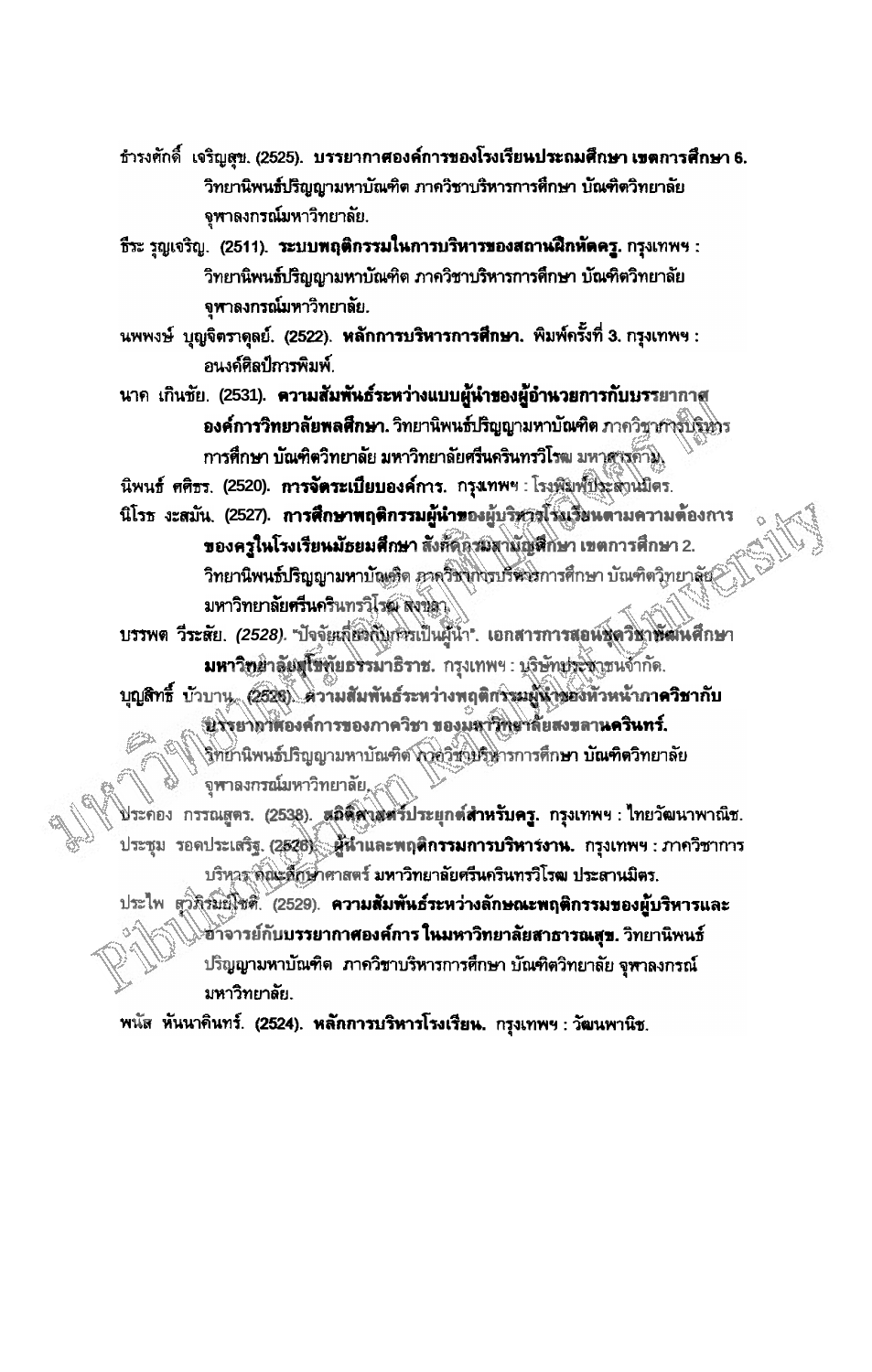พัชรี ศรีจันทร์งาม. (2538). การศึกษาบรรยากาศองค์การของโรงเรียนประถมศึกษา ขนาดใหญ่ สังกัดกรุงเทพมหานคร. วิทยานิพนช์ปริญญามหาบัณฑิต ภาควิชาบริหารการศึกษา บัณฑิตวิทยาลัย จุหาลงกรณ์มหาวิทยาลัย.

พูนทรัพย์ ดีมาก ร.ด.อ.หญิง.(2527) **ความสัมพันธ์ระหว่างพฤติกรรมผู้นำของผู้บริห**าร วิทยาลัยพยาบาลกับบรรยากาศองค์การในสังกัดกองงานวิทยาลัยพยาบาล กระทรวงสาธารณสุข. วิทยานิพนธ์ปริญญามหาบัณฑิต ภาควิชาบริหารการศึกษา บัณฑิตวิทยาลัย จุ**พ**าลงกรณ์มหาวิทยาลัย

ไพฑูรย์ เจริญพันธุวงศ์. (2527). การบริหารการศึกษา. กรุงเทพฯ : โอเดียนสโตร์.

ไพพรรณ มูสิกสาร. (2517). ความสัมพันธ์ระหว่างสถานภาพส่วนตัวของอาจารย์ใหญ่ โรงเรียนมัธยมแบบประสมกับบรรยากาศองค์การของโรงเรียน $_{\rm{max}}$ **วิทยานิพนธ์ปริญญามหาบัณฑิต ภาควิชาการบริหารการ**ศึกษาศัณฑ์ดูริทยาลัย มหาวิทยาลัยศรีนครินทรวิโรฒ ประสานมิตร.

ใพโรจน์ สีตปรีชา. (2512). "เรื่องของหัวหน้างาน" วารสารชั้นช่วงสาร. 1 : 39 – 45 ; พถศจิกายน.

ใพศิลป์ แหล่งสนาม. (2531). ความสัญชันส์ระพวกงพฤติกรรมผู้นำของผู้บริหารสกาปัน การศึกษาพยาบาลกับบลุระกพิเดองค์การของสถาบันการศึกษาหยาบาลทั้งกัด กระทรวงกลาโหมะ จิทยิ่งนี้พันธ์ปริญญามหาบัณฑิต. ภาควิชาบริหารศักษา บัณฑิสติทยาลัย จุฬาลงกรณ์มหาวิทยาลัย.

ภิญโญ สาธร. (2518) ทิลัยบริหารการศึกษา. กรุงเทพฯ ซึ่งยิวัฒนาพานิช. มานุพ. ดีมี. (2836). บรรยากาศโรงเรียนมัธยมศึกษา สั่งที่ตักรมสามัญ**ศึกษา : ศึกษา** งฉพาะกรณีจังหวัดสุโขทัย. วิทยานิพนธ์ปริญญามหาบัณฑิต ภาควิชาการบริหาร การศึกษา บัณฑิตวิทยาลัย มหาวิทยาลัยนเรศวร.

ัชริน จองไพจิตรสกุล. (2524) ปัสริมากาศอง<mark>ด์การของโรงเรียนประถมศึกษาที่เลือกสรร</mark> ของรัฐในเสตนานิการศึกษา 2523. วิทยานิพนธ์ปริญญามหาบัณฑิต ภาควิชาการปริหารการศึกษา บัณฑิตวิทยาลัย มหาวิทยาลัยศรีนครินทรวิโรฒ ประสานมิตร.

วิเชียร์ ไปดี้ยัวจิตร์. (2523). ความสัมพันธ์ระหว่างพฤติกรรมผู้นำของผู้บริหารระดับกอง ของกระทรวงศึกษาธิการกับบรรยากาศขององค์การ. วิทยานิพนธ์ปริญญา มหาบัณฑิต ภาควิชาการบริหารการศึกษา บัณฑิตวิทยาลัย มหาวิทยาลัย ศรีนครินทรวิโรฒ ประสานมิตร..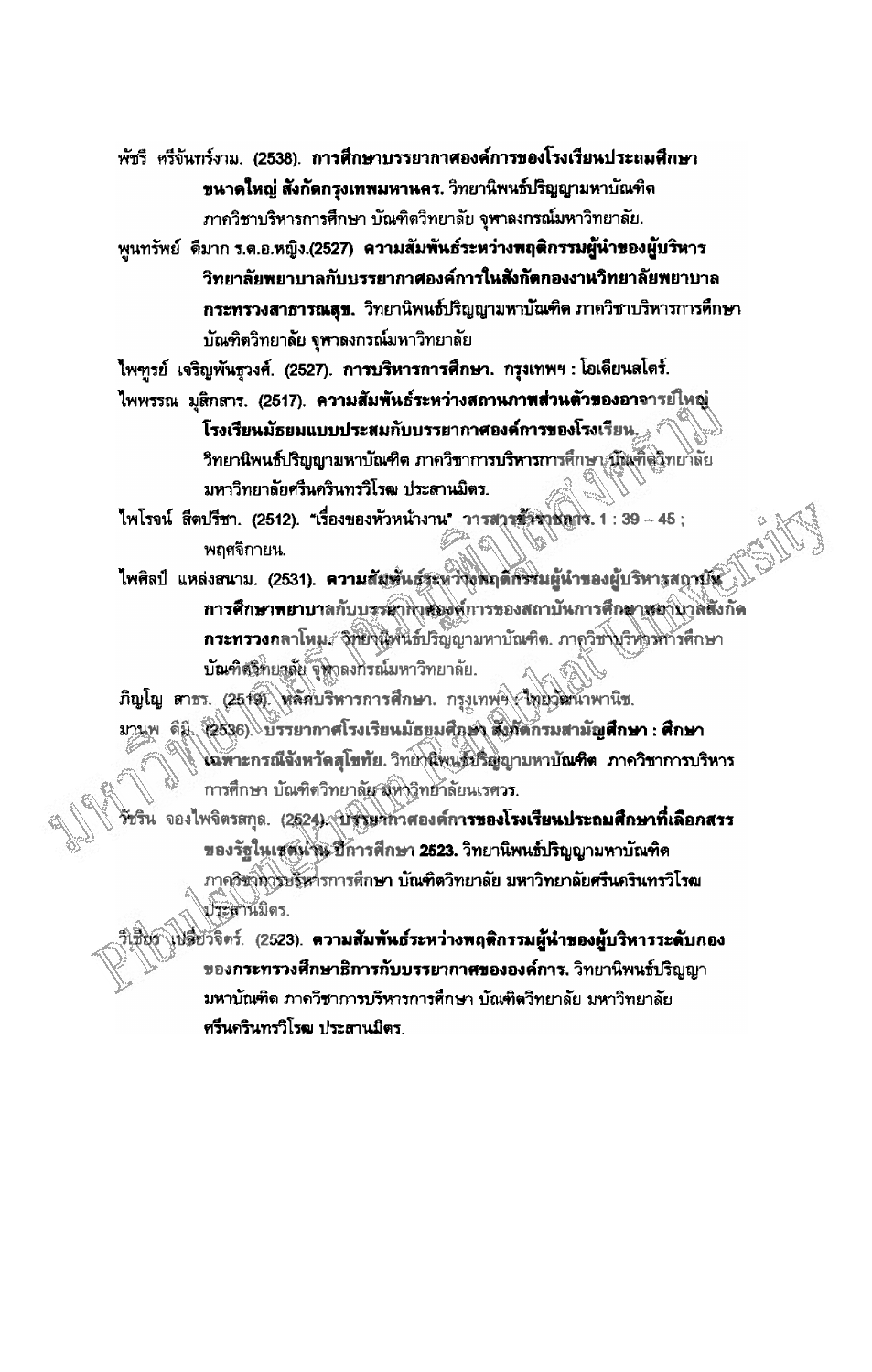์ศิริ เจริญวัย. (2521). ควา**มสัมพันธ์ระหว่างพฤติกรรมผู้นำกับผลงานของวิทยาลัยคร**ู ในภาคตะวันออกเฉียงเหนือ, วิทยานิพนธ์ปริญญามหาบัณฑิต ภาควิชาการบริหารการศึกษา บัณฑิตวิทยาลัย มหาวิทยาลัยศรีนครินทรวิโรฒ ประสานมิตร

ศิริอร ขันธหัตถ์, (2531), องค์การและการจัดการ, กรุงเทพฯ :อักษรบัณฑิต, ติวพร มัณฑุกานนท์ . (2527). การบริหารงานบุคคล. กรุงเทพฯ : กุณพินอักษร. สงวน สุทธิเลิศอรุณ (2523). **การบริหารการศึกษา.** กรุงเทพฯ : ชัยศิริการพิมพ์. ลม มั่งคั่ง. (2532). **ความสัมพันธ์ระหว่างแบบผู้นำของผู้บริหารโรงเรียน**กับบรรยากาศ องค์การของโรงเรียนมัธยมศึกษา สังกัดกรมสามัญศึกษา เขตการศึกษา 6. วิทยานิพนธ์ปริญญามหาบัณฑิต ภาควิชาบริหารการศึกษา บัณฑิตวิทยาลัยิ์ จุฬาลงกรณ์มหาวิทยาลัย.

หมชาติ สุดสาคร. (2536). องค์การและความพึงพอใจในการปฏิบัติงางชองครู ในโรงเรียน ป**ระถมศึกษาสังกัดสำนักงานการประถมศึกษ**ศ อิทยานิพนธ์ปริญญามหาบัณฑิต ภาควิชาการบริหารการศึกษา บัณฑิตวิทยุรลัย มหาชิทยาลัยบูรพา.

สมพงษ์ เกษมสิน. (2521). การบริหาร กรุงเทพิซุ ไทยวัฒนาพาณิช.

สมพงษ์ ลัพกิตโร. (2531). การศึกษาชลิติกรัฐมผู้นำของผู้บริหารโรงเรียนตามศจาน ของครอาจารย์โรงเจียหิประทิมศึกษา สังกัดสำนักงานการประถมศึกษา จังหวัดส่งของ, วิทยานิพนธ์ปริญญามหาบัณฑิต ภาควิสตกังจบริหารการศึกษา บัณฑิตว์ทยาลัย มหาวิทยาลัยศรีนครินทรวิโรณ สงขลา

สมยุค นาวีกลี (2521): ภารพัฒนาองค์การและการจูงใจ) พิมพ์ครั้งที่ 2 : ดวงกมลการพิมพ์. ) (2522). การบริหาร. กรุงเทพิมพิวแต๊ร : กรุงสยามการพิมพ์.

(2525) การวัดในการจัดงานบุคคล. พิมพ์ครั้งที่ 2 กรุงเทพมหานคร :<br>เหมายการพิมพ์ อะมีนี้ไป สมหมายการพิมพ์ (<sup>38</sup>3)

สุนันทา เลาหพันธ์. (2534) การพัฒนาองค์การ. กรุงเทพมหานคร : โรงพิมพ์รุ่งวัฒนา. สุรชาติ สังข์รุ่ง. (2520) คั่วกุ้มสัมพันธ์ระหว่างพฤติกรรมผู้นำกับความพึงพอใจใน กำรุงกจานของครูโรงเรียนประถมศึกษา สังกัดองค์การบริหารส่วนจังหวัด

ันละเทศบา<mark>ล ในเขตภาคกลาง.</mark> วิทยานิพนธ์ปริญญามหาบัณฑิต ภาควิชาการบริหารการศึกษา บัณฑิตวิทยาลัย มหาวิทยาลัยศรีนครินทรวิโรฒ ประสานมิตร.

เสริมศักดิ์ วิศาลาภรณ์. (2520). **สุขภาพจิตเบื้องต้น.** สงขลา : แผนกเอกลารการพิมพ์ มหาวิทยาลัยศรีครินทรวิโรฒสงขลา.

โสภา ชูพิกุลชัย และคณะ. (2515) **จิตวิทยาสังคม**. กรุงเทพมหานคร. มหาวิทยาลัยรามคำแหง.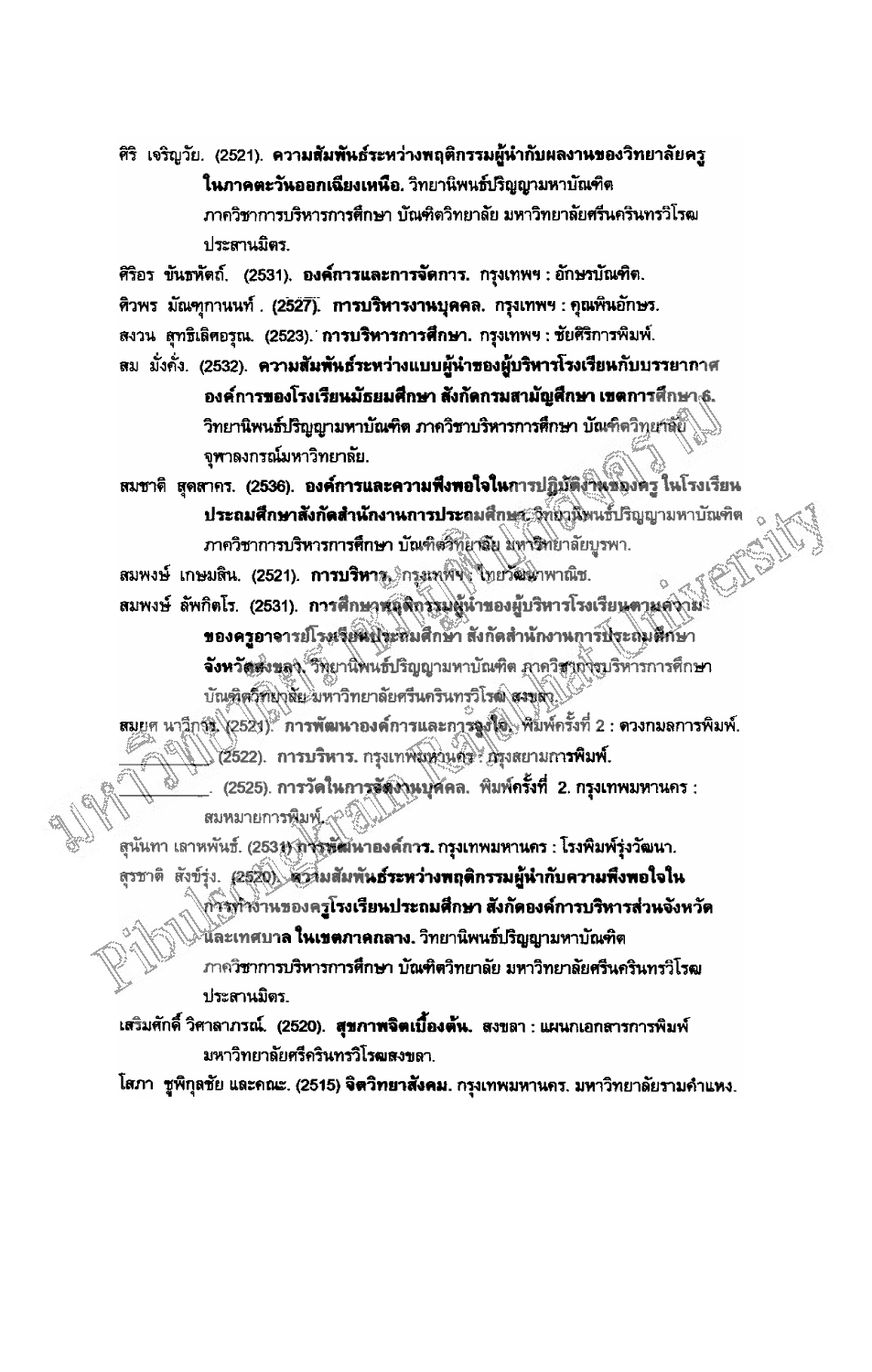หาญชัย สงวนให้ (2519). ความสัมพันธ์ระหว่างพฤติกรรมผู้นำของผู้บริหาร วิทยาลัยครู กับบรรยากาศองค์การ วิทยานิพนธ์ปริญญามหาบัณฑิต ภาควิชาการบริหาร การศึกษา บัณฑิตวิทยาลัย มหาวิทยาลัยศรีนครินทรวิโรฒประสานมิตร..

อนันต์ นามทองต้น, (2534), **บรรยากาศในโรงเรียนประถมศึกษา สังกัดสำนักงาน** การประถมศึกษาอำเภอคอนสาร จังหวัดชัยภูมิ, วิทยานิพนธ์ปริญญามหาบัณฑิต

ภาควิชาการบริหารการศึกษา บัณฑิตวิทยาลัย มหาวิทยาลัยนเรศวร.

- อรุณ รักธรรม. (2523). กา**รพัฒนาองค์**การ : การ**สร้างและการพัฒนาการทำงานเป็นทีม.** กรุงเทพฯ : แสงรุ่งการพิมพ์.
- อุทัย หิรัญโต. (2520). **ศิลปศาสตร์ของนักบริหาร.** กรุงเทพฯ : โอเดียนสโตร์.

เอกชัย กี่สุข. (2527). **หลักบริหารการศึกษาทั่วไป. พิมพ์ครั้งที่ 2**. กรุงเทพฯ : ฮนิงค์ดิลง การพิมพ์.

Anderson, Donald P. (1964). "Oganizational Climate of Elementary School," Research Monograph No.1 Minneapolis: Educational Research and Development Council of the Twin Cities Metropolitan Area. 13-6.

Bassou, El. Mansour. (1989). "A study of School Organizational Climate in The State of Indiana." Dissertation Abstracts International. Vol. 49 No.7 (January : 1627 A - 1628A.

Cook Edward Vance (1966) Leadership Behavior of Elementary School Principals and the Organizational Climate of the School Which Administer, "Dissertation Abstracts International. Vol.27, No.2, p. 345 - A.

Halpin, andrew W. (1966) Theory and Recearch in Administration. New York: The Momillam.

Nersey, Paul and Kenneth H. Blanchard. (1982). Management of Organization Behavior Utilizting Ruman Resourcess. 4 th ed. Englewook Cliffs, New Jersey: Prentice Hall

Likert, Rensis New Pattern of Management. New York: McGraw - Hill Book, Co.

Mikles **E. (1970)** School Climate and Program Development Selected Reading In Education Adminstration. Edmonton, canads: Department of Educational Administration, The University of Alberta.

Tannenbuamand, Robert and Warren H. Schmidt. (1961). Leadership and Organization. New York: McGraw - Hill Book Company.